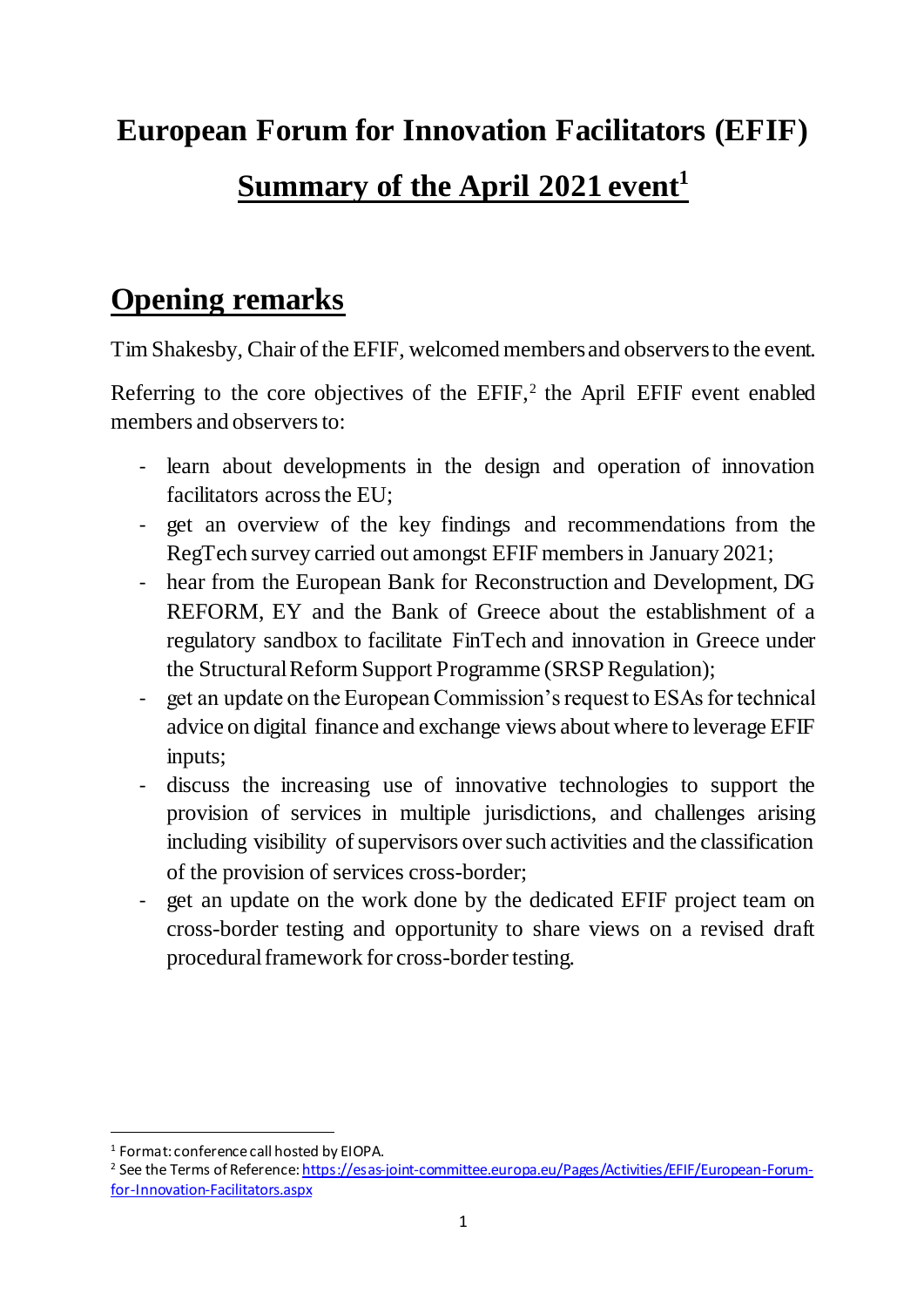### **Innovation facilitators: Developments**

Members provided an update on:

- the latest developments in operation of their innovation hubs and regulatory sandboxes since the February 2021 event; and
- progress in the establishment of innovation hubs and regulatory sandboxes in cases where such initiatives are ongoing (e.g. public consultations, progress of legislative measures etc.).

The majority of members did not report significant changes and updates in the functioning of their innovation facilitators, while some members updated on the following developments:

- one member noted that their regulatory sandbox has recently become fully operational and that they have received 67 applications;
- another member reported that substantial progress has been made with regards to the implementation of their regulatory sandbox this year;
- one member reported that first steps have been taken to transform their existing innovation hub into a regulatory sandbox;
- one member reported that they are currently drafting a law, which is supposed to form the basis of a regulatory sandbox;
- another member noted that five firms have been selected to enter their innovation hub and that the next application phase to their innovation hub will start in the second half of this year;
- one member noted that they have recently taken up one project to their regulatory sandbox, which has developed a solution for storing and making available audit evidence on a Blockchain;
- one member reported that they observed three trends in their innovation hub: firms focused on sustainable investments and on the connection between the digital and green transition of financial services, the number of online/social media retail investment advisors increased, firms focused on credit recovery innovating by leveraging on the new PSD2 services;
- another member reported that they have released their 2020 innovation hub trends report in March summarising the activities and trends observed;
- another member noted that they have recently conducted a survey amongst supervised firms, which was focussed on assessing how firms implement innovative technologies in their business models;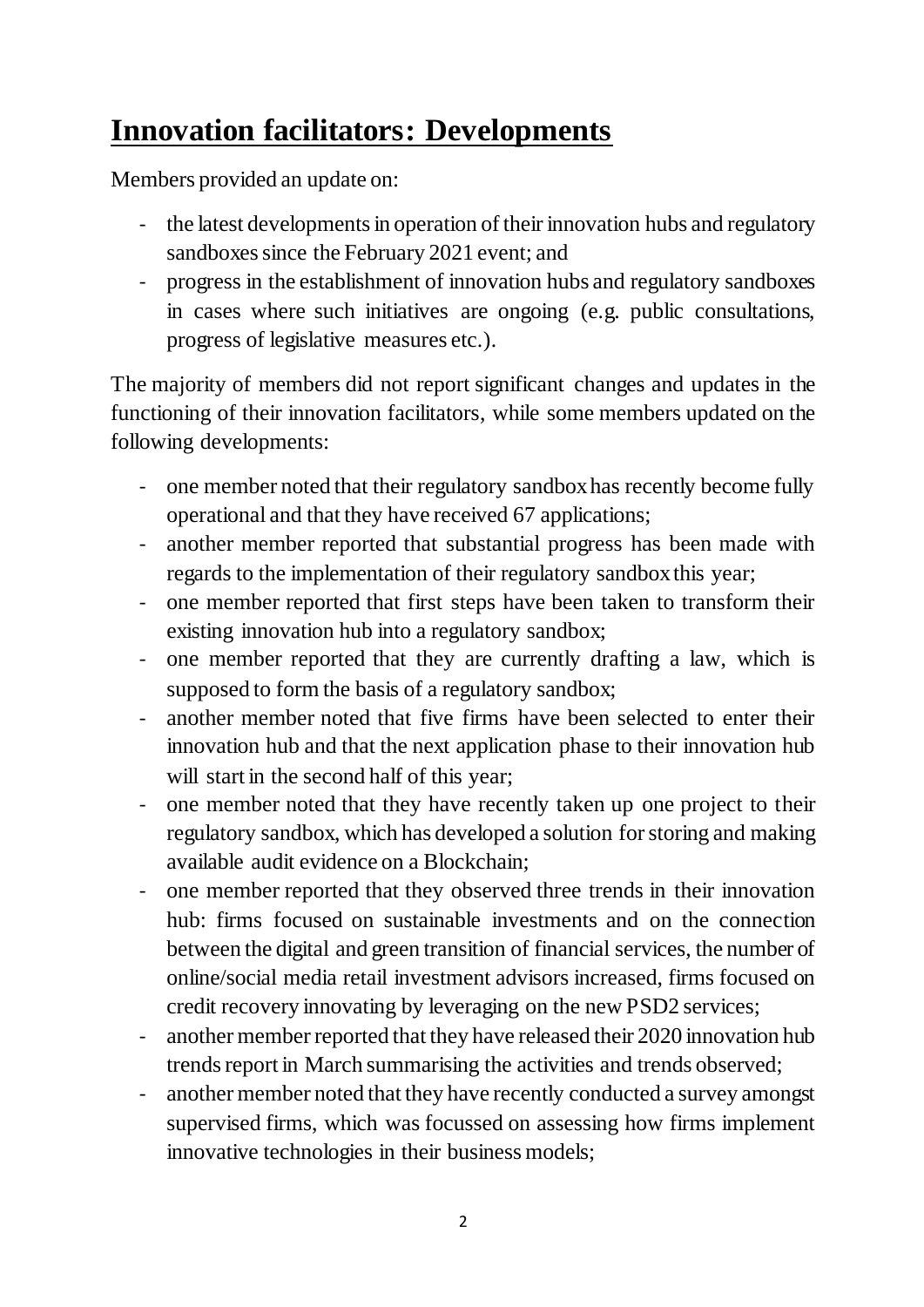- one member informed members that they are going to publish last year's innovation hub report in May;
- one member announced that in the second half of this year they will focus on a strategic review of their engagement strategy with the Fintech sector, including their innovation hub;
- another member reported that they have carried out an industry survey in March, which was aimed at identifying the extent of the usage of innovative financial service solutions;
- one member noted that they have started the drafting of a legal circular to regulate exclusively the advertising of crypto assets and that for this purpose a public consultation has been published;
- one member reported that they have published a recommendation on the digital transformation of credit institutions requiring firms to submit a digital transformation strategy;
- one member reported that it was decided in October 2020 that an antimoney laundering centre of excellence will be established;
- another member noted that additional regulations for crypto-asset service providers have been published recently.

### **Update: RegTech work**

EBA staff provided members with an update on the EBA RegTech work followed by a discussion about a potential contribution of EFIF to future work regarding RegTech.

The EBA Report on RegTech, to be published by mid-2021, will provide an analysis of RegTech market developments with a special focus on AML/CFT, fraud, regulatory reporting, creditworthiness assessment and ICT security.

EFIF members also received an overview of the main benefits of RegTech solutions as well as of the main obstacles and operational challenges, both from the financial institutions' as well as from the RegTech providers' perspective.

In line with the EFIF work programme it was agreed that RegTech continues to be of high priority for the work of the forum and that the EFIF may well be used to facilitate the application of this particular innovative solution across the EU. In this context EBA staff gave an overview of measures used by regulators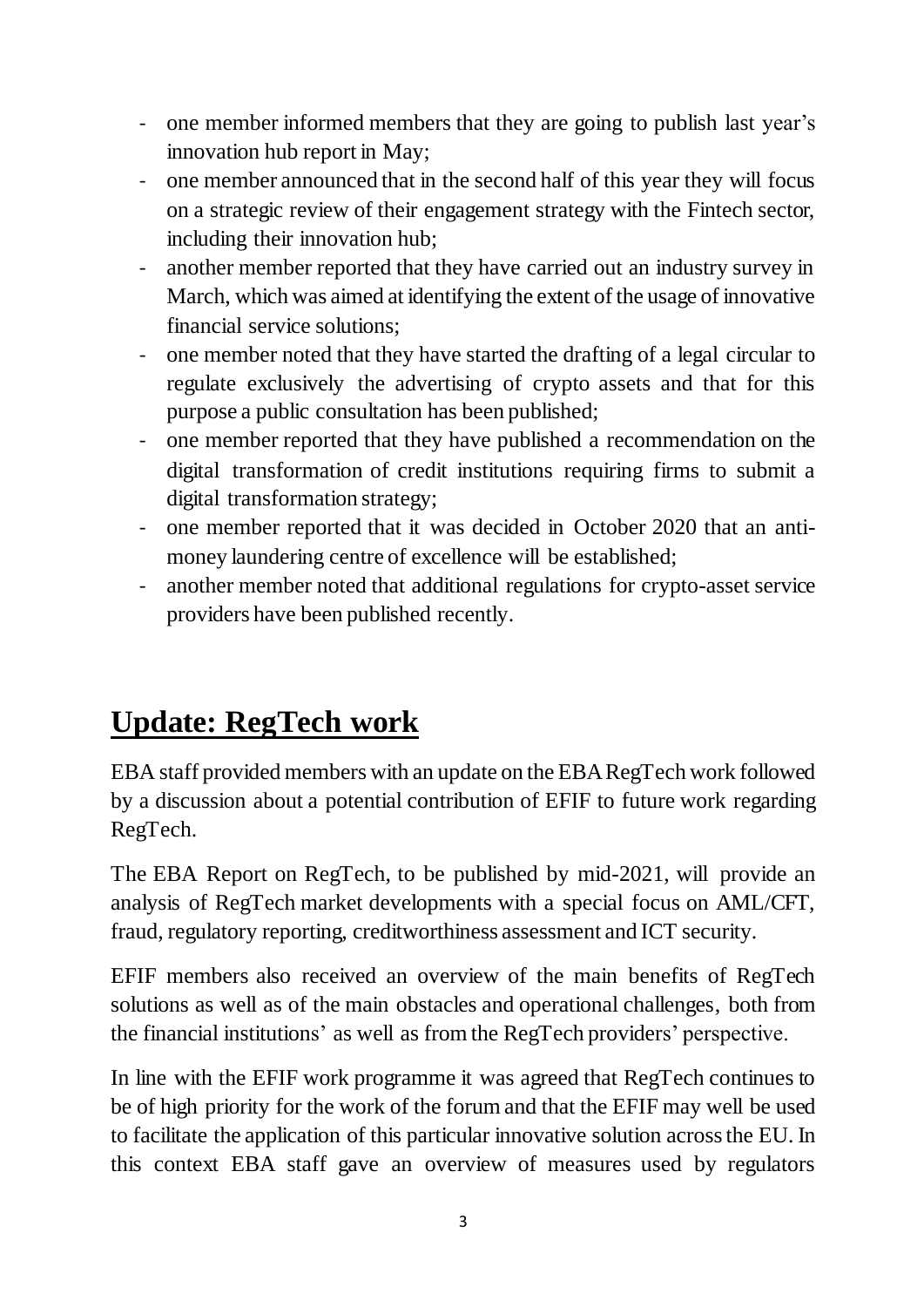worldwide to support RegTech solutions and made some proposals how the way forward to support RegTech may look like in the EU.

EFIF members provided written feedback on the role of EFIF in facilitating the scaling of RegTech in the EU, on the potential way forward to facilitate the uptake of RegTech in the EU as well as shared with the ESAs information about national initiatives in place to facilitate the uptake of RegTech.

Based on the discussions at the April 2021 EFIF event as well as on the written inputs received from EFIF members, the ESAs will further consider on the concrete role of the EFIF in facilitating the scaling up of RegTech.

## **Greece: Establishing a Regulatory Sandbox to facilitate FinTech and innovation**

EFIF members were provided with presentations from the European Bank for Reconstruction and Development (the "EBRD"), DG REFORM, the Bank of Greece (the "BoG") and EY on the establishment of a regulatory sandbox to facilitate FinTech and innovation in Greece.

In 2020 the BoG has requested support from the European Commission under Regulation (EU) 2017/825 on the establishment of the Structural Reform Support Programme ("SRSP Regulation") to assist the BoG in establishing a regulatory sandbox. The project is funded by the EU via the SRSP and implemented by the Capital Markets Development (CMD) Team of the EBRD, in cooperation with the European Commission's DG REFORM.

For this project the EBRD has engaged EY as a consulting company which has expertise in financial markets legislation and regulation, with vast experience in applications of technology in finance. One of the key building blocks of EY's contribution to this project was to carry out a benchmarking exercise with regulatory sandboxes worldwide. This exercise was primarily focussed on regulatory sandbox objectives, eligibility criteria, legal frameworks underlying the operation of regulatory sandboxes, authorisation requirements and regulatory oversight, regulatory sandbox tools provided by regulators and tools provided by regulators which go beyond the regulatory sandboxes themselves.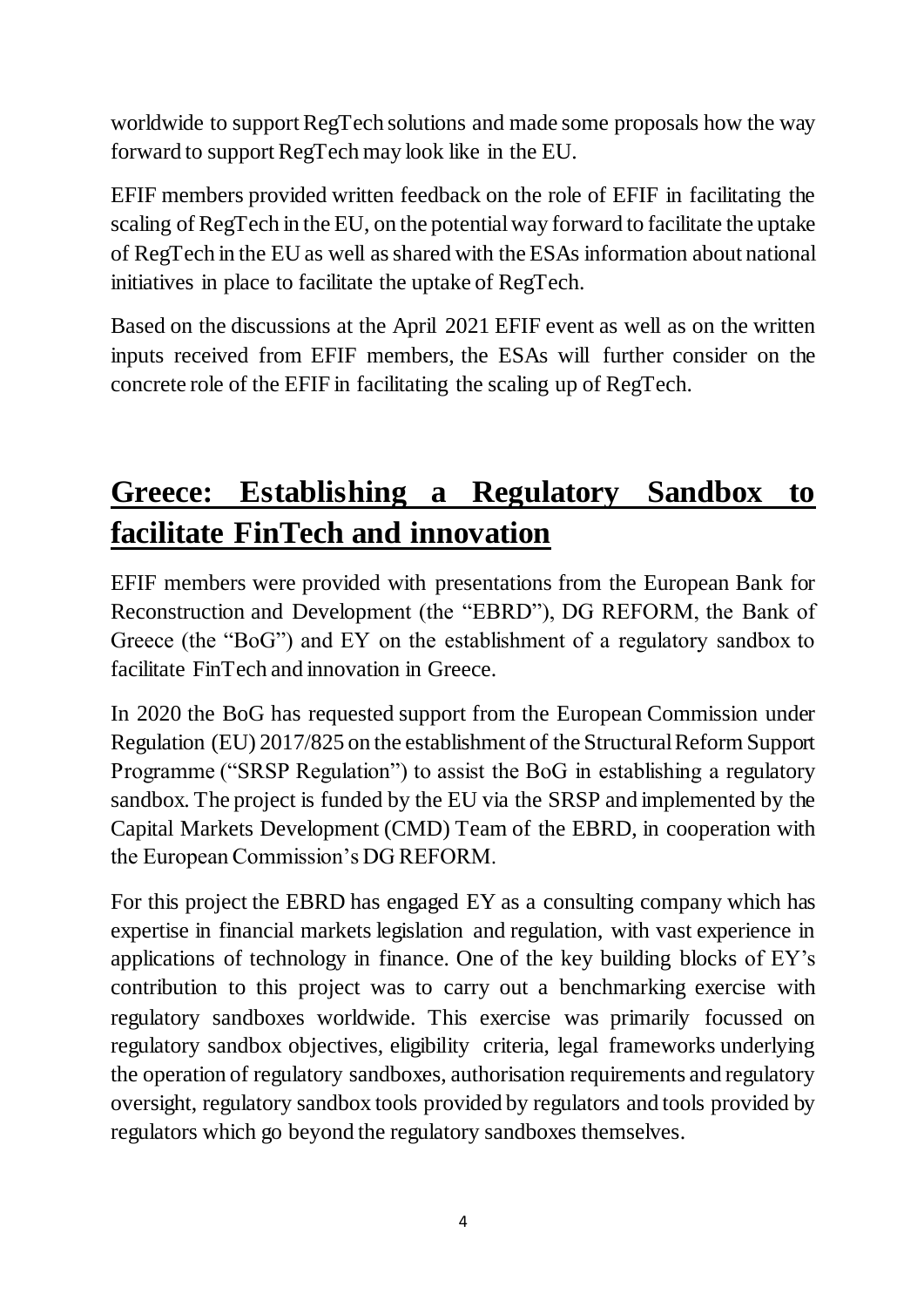EY presented the key findings from this benchmarking exercise to EFIF members and BoG staff complemented this agenda item by providing an overview of the key challenges faced, namely legal issues and governance challenges.

## **Request to ESAs for technical advice on digital finance and related issues**

The digital finance strategy  $(DFS)^3$  adopted in September 2020 sets out the EC's intention to review the existing financial services legislative frameworks in order to protect consumers and safeguard financial stability, protect the integrity of the EU financial sectors and ensure a level playing field.

To prepare these actions, the EC issued in February 2021 a request to the three ESAs for technical advice on digital finance and related issues. The EC may propose new legislations, amendments to the existing EU regulations or take other actions following the ESAs' advice. This technical advice of the ESAs will be a key input to this work and is expected for the beginning of 2022.

In particular, the EC requests advice from the ESAs on:

- Regulation and supervision of more fragmented or non-integrated value chains;
- Platforms and bundling of various financial services;
- Risks of groups combining different activities.

There are additional requests for technical advice to the EBA on non-bank lending and protection of client funds and the articulation to the deposit guarantee scheme directive (DGSD).

At the April EFIF event EC staff provided a short overview of the above context and scope of this particular request for technical advice to the ESAs. This has been complemented by a brief status update from each of the three ESAs. The ESAs highlighted they will work closely together regarding the request.

It was agreed that the ESAs will share more information about the work related to the request for technical advice as work proceeds.

<sup>1</sup> <sup>3</sup> <https://eur-lex.europa.eu/legal-content/EN/TXT/?uri=CELEX:52020DC0591>.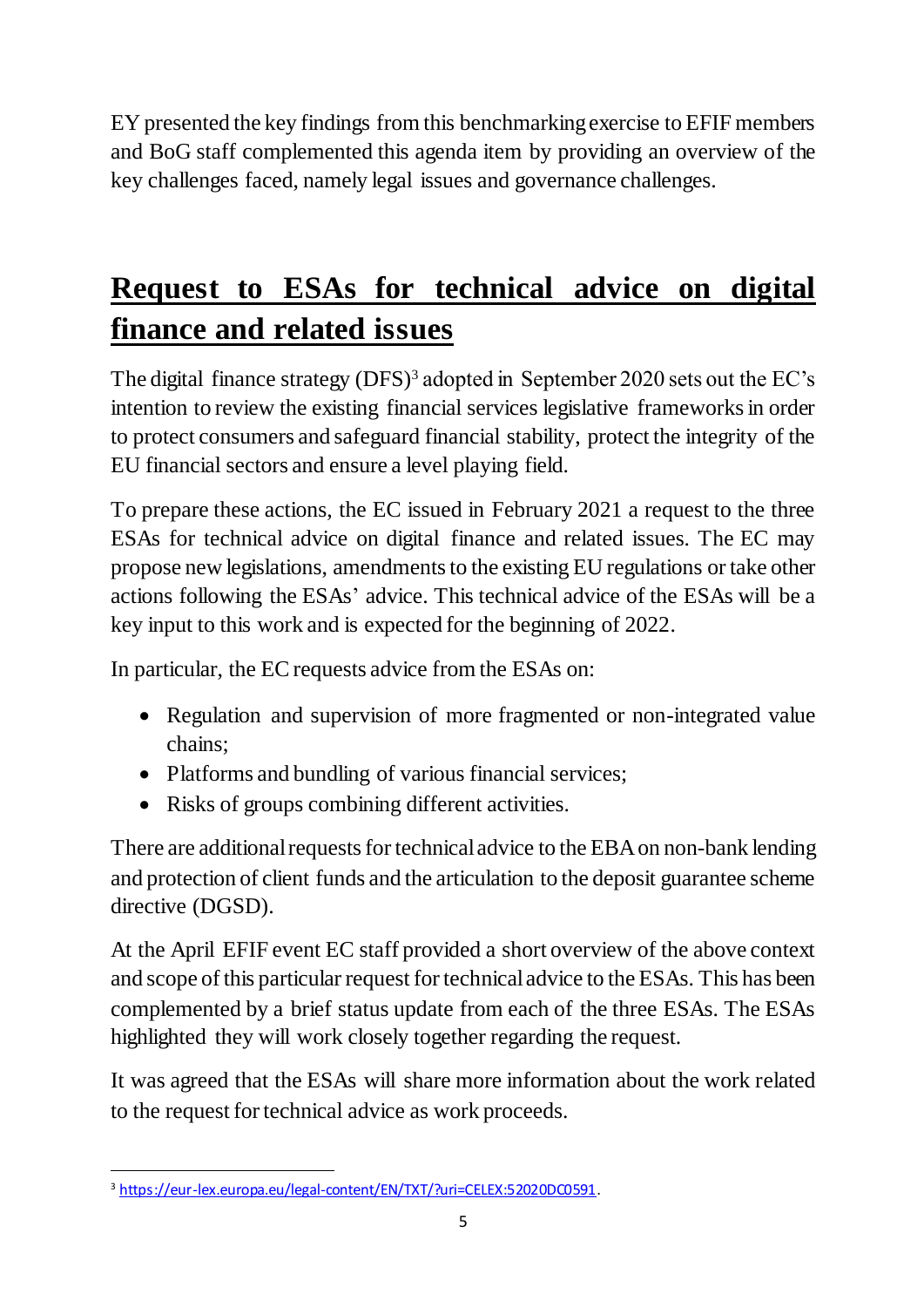### **Provision of services cross-border: The digital dimension**

EFIF members received a presentation from EBA staff about the use of innovative technologies as a means to enable firms to scale services cross-border (e.g. via the use of digital platforms), but where home and host authorities may lack visibility due to the inconsistent application of notification requirements as well as uncertainty as to what constitutes the provision of services cross-border.

In particular, innovative technologies can facilitate the provision of (financial) services cross-border (e.g. via digital platforms). However, some competent authorities and firms have reported challenges in determining when a digital activity is considered to be a 'cross-border provision of services'. As a consequence this may lead to firms failing to complete relevant notifications to home (and, in turn, host) authorities as well as to firms struggling to identify applicable requirements. Adverse implications may also arise for consumers (e.g. regarding complaints handling and access to redress mechanisms) and supervisors (e.g. capacity to monitor effectively risks).

The European Commission interpretative communications, including on the freedom to provide services and the interests of the general good in the Second Banking Directive (97/C/209/04) and on the freedom to provide services and the general good in the insurance sector (2000/C/43/03), summarise the criteria and indicators to help identify when a digital provision of financial services may qualify as cross-border provision and to help mark the boundaries between the 'right of establishment' and the 'freedom to provide services'. However, these communications have been identified as requiring an update.

EFIF members welcomed the discussion on the challenges in identifying when a service provided is to be considered a cross-border provision of services and noted that this issue is becoming increasingly relevant with the digital acceleration.

Members agreed with the proposal for there to be a short and targeted EFIF survey to identify examples of 'real life' cases in which challenges have arisen in relation to the determination of whether a provision of a financial service, using digital means, is to be considered a 'cross-border provision of services' (and, if so, under the right of establishment, or freedom to provide services).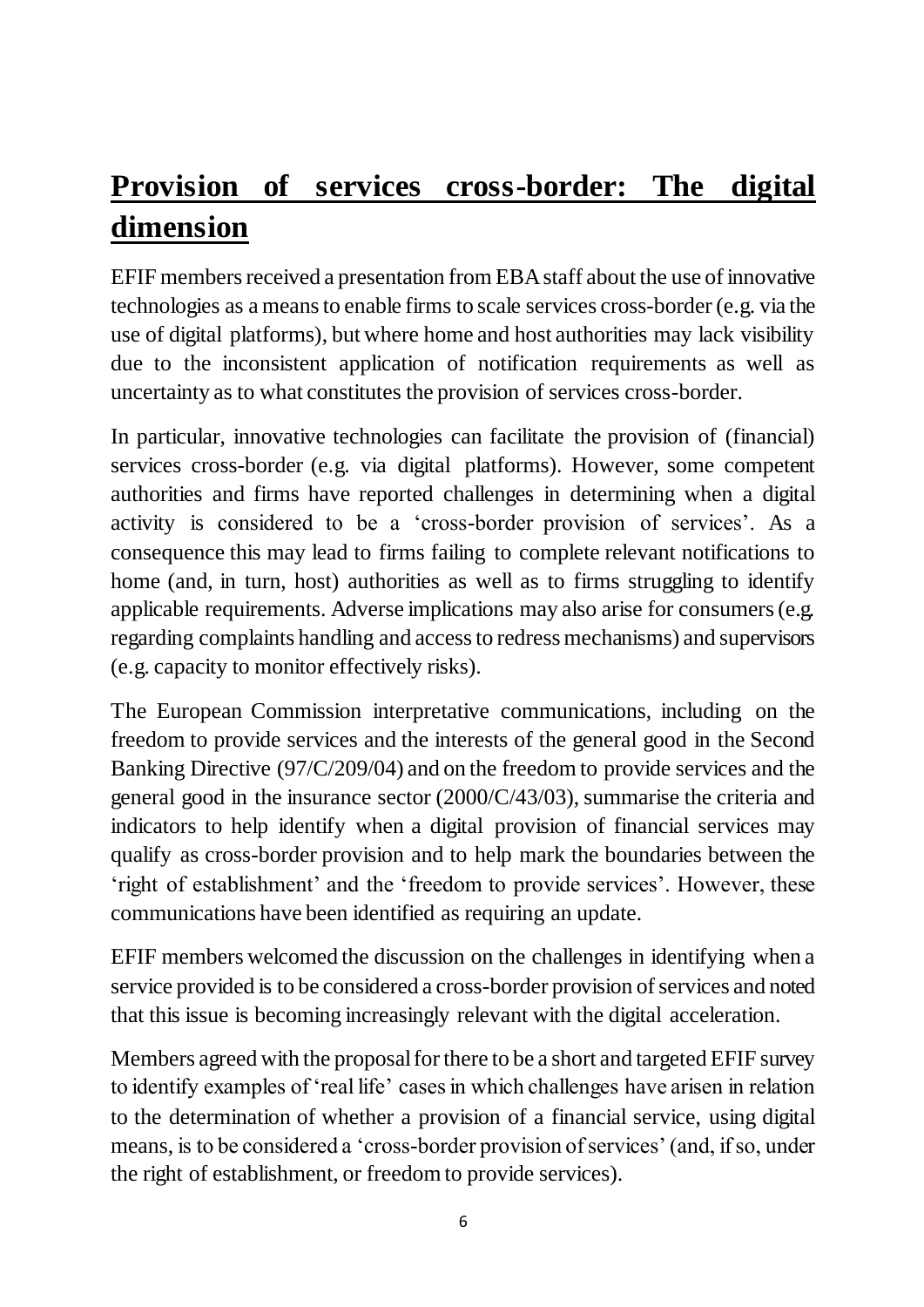It was agreed the survey will be distributed in draft for comments prior to circulation for completion.

## **Procedural framework for cross-border testing: Exchange of views**

The dedicated EFIF project team for cross-border testing<sup>4</sup> provided members with a second draft of a procedural framework for cross-border testing in the EU in advance of the event.

The draft framework sets out the rules of procedure that follow after (a) firm(s) has/have indicated interest in involving multiple NCAs from two or more EU Member States in its/their testing activities. The addressees of the framework are all NCAs in the EU, which have indicated interest to participate. The objective of the framework is to facilitate the scaling up of innovative products and solutions across the EU.

EFIF members were invited to share views about the current draft with a particular focus on the procedures which should follow after indication of interest from a firm, the expectations regarding the EU Digital Finance Platform in relation to the work on cross-border testing and the expected demand from the industry for crossborder testing. In addition, it was announced that any additional written input is appreciated by COB 30 April and should be send to the EFIF Secretariat.

The project team will continue its work taking account of the feedback received and reach out to EFIF members as appropriate.

#### **EFIF work programme 2021/2022**

A draft EFIF work programme for 2021 and 2022 was shared with EFIF members in advance of the event. Members were invited to share views on this draft.

The proposed EFIF work programme for the new period upholds the current EFIF priorities and proposes one more additional thematic area of 'Green FinTech'. It

<sup>1</sup> <sup>4</sup> The team was launched in November 2020 and includes a number of EFIF Members.